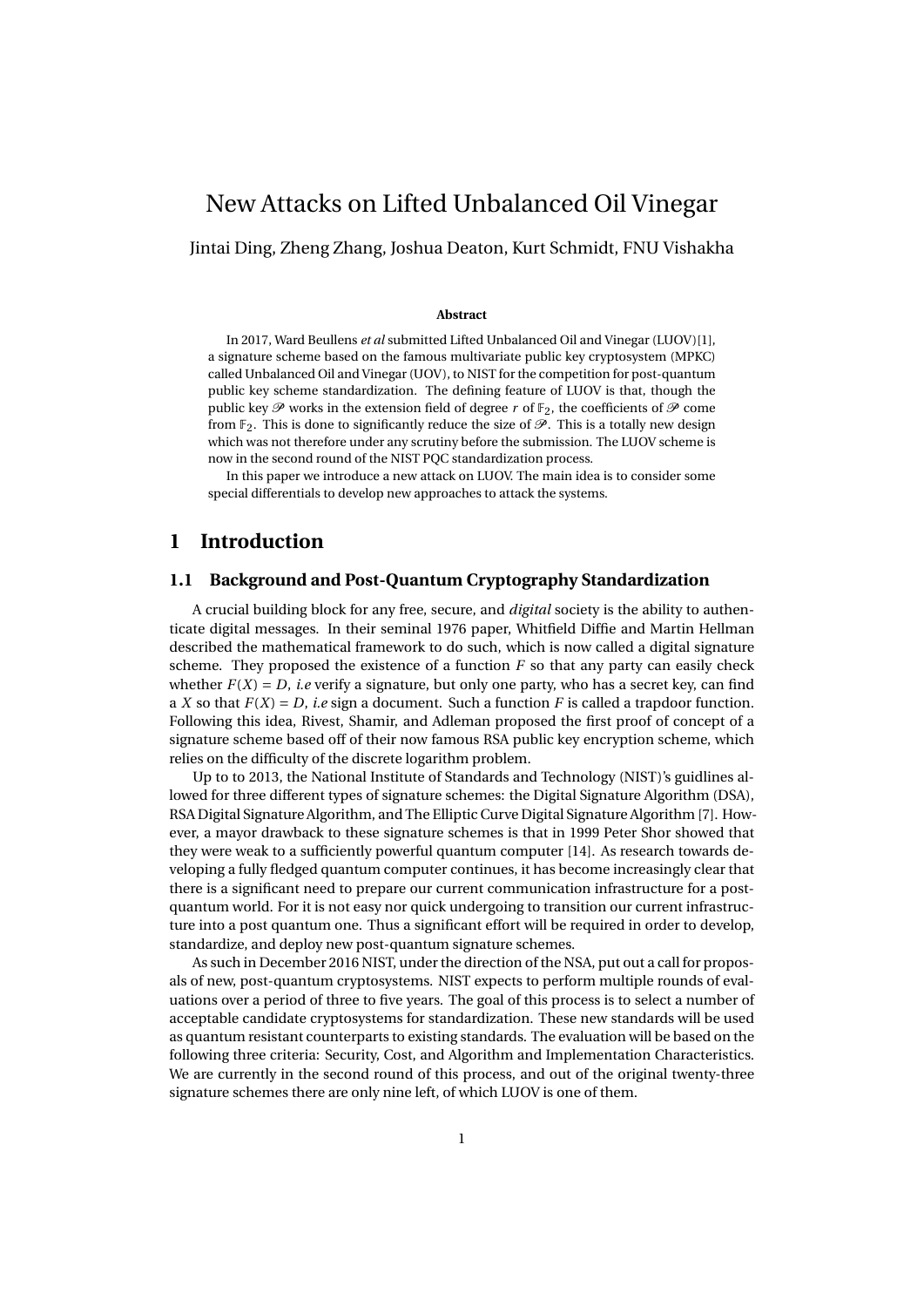An additional complication to designing a post-quantum cryptosystem is quantifying securities levels in a post quantum world. For neither the full the capabilities nor limitations of a quantum computer is fully understood. In [\[11\]](#page-11-3), NIST addresses this issue and quantifes the security strength of a given cryptosystem by comparing it to existing NIST standards in symmetric cryptography, which NIST expects to offer signifcant resistance to quantum cryptanalysis. Below are the relevant NIST security strength categories which we present logarithm base 2 of the complexity.

| <b>NIST Level</b> | <b>Security Description</b>                                 | Complexity |
|-------------------|-------------------------------------------------------------|------------|
|                   | At least as hard to break as AES128 (exhaustive key search) | 146        |
| IV                | At least as hard to break as SHA384 (collision search)      | 210        |
|                   | At least as hard to break as AES265 (exhaustive key search) | 2.72       |

Table 1: Description of different NIST security strength categories.

#### **1.2 Multivariate Public Key Cryptosystems**

Since the work of Diffe and Hellman, mathematicians have found many other groups of cryptosystems that do not rely on Number Theory based problems. Some of these seem to be good candidates for a post-quantum system. One such group is Multivariate Public Key Cryptosystems (MPKC)[\[3\]](#page-11-4)[\[4\]](#page-11-5). The security of a MPKC depends on the diffculty of solving a system of multivariate polynomials over a fnite feld. Usually, these polynomials are of degree two. Solving a set of random multivariate polynomial equations over a fnite feld, in general, is proven to be an NP-hard problem [\[8\]](#page-11-6), thus lending a solid foundation for a postquantum signature scheme. Furthermore, MPKCs in general can be computationally much more efficient than those many other systems.

A breakthrough in MPCK was proposed by Matsumoto and Imai in 1988. Instead of looking for a invertible map between the vector space  $k^n$  for a finite field  $k$ , they looked at the bigger feld *K*, which is of degree *n* extension over *k*, where an inverse map can be constructed [\[10\]](#page-11-7). This scheme was broken by Patarin by using the Linearization Equation Attack [\[12\]](#page-11-8). However, inspired by the attack, Patarin introduced the Oil and Vinegar scheme [\[13\]](#page-11-9). This has been one of the most studied schemes for multivariate cryptography and is the basis for LUOV.

#### **1.3 A Brief Sketch and History of Oil and Vinegar Schemes**

One of the most well known multivariate public key signature schemes is the Oil and Vinegar scheme. As the only difference LUOV introduced is what feld some coeffcients come from, we will only give a brief, verbal description of Oil and Vinegar schemes in general. The key idea of the Oil and Vinegar signature scheme is to reduce signing a document into a linear system. This is done by separating the variables into two collections, the vinegar variables and the oil variables. Then when one constructs the central map, one ensures that oil variables are never multiplied together. That way if one guesses for all the vinegar variables, one is left with a linear system that has high probability of being consistent. To hide the oil and vinegar variables, one simply composes on the right of the central map an affne transformation to change the basis.

Patarin originally proposed that the number of oil variables would equal the number of vinegar variables. However, the Balanced Oil Vinegar scheme was broken by Kipnis and Shamir using the method of invariant subspaces [\[9\]](#page-11-10). This attack, however, is thwarted by making the number of vinegar variables greater then the number of oil variables. Though,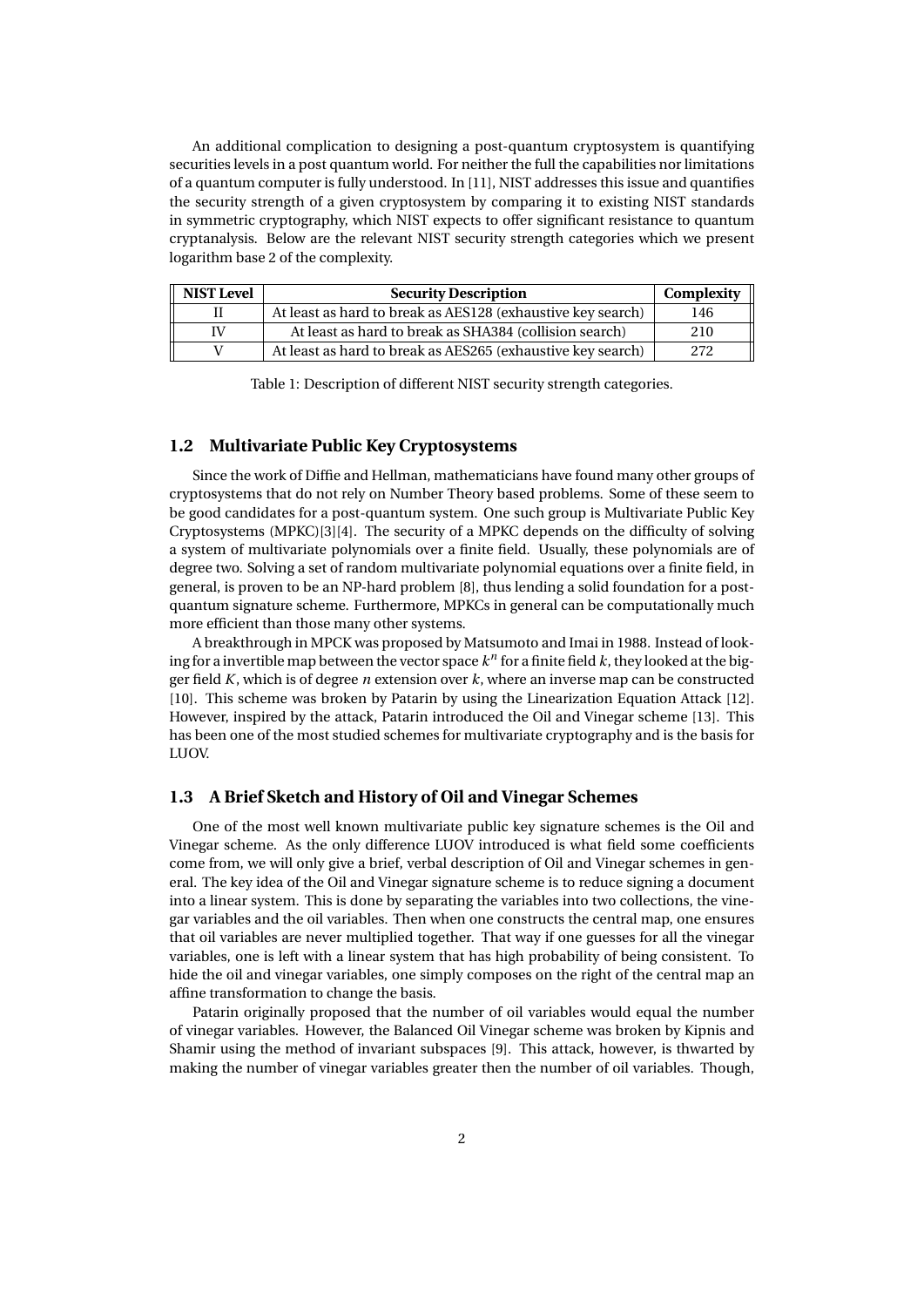proposed nearly twenty years ago, the Unbalanced Oil and Vinegar (UOV) scheme still remains unbroken. Further, this simple and elegant signature scheme boasts small signatures and fast signing times. Arguably the only drawback to UOV is its rather large public key size. There have been several attempt to reduce the size of the public key but keeping the strength of UOV like HIMQ-3, a round one NIST submission. However, this is in general hard to due as can be seen from the soon to be published singularity attack on HIMQ-3 by Ding *et al.*

Out of the nine signature schemes that were accepted to round two of the NIST standardization program, two (LUOV and Rainbow) are based off of UOV with modifcations to reduce key size. Rainbow, originally proposed in 2005, reduces its keysize by forming multiple layers of UOV schemes, where oil variables in a higher layer become vinegar variables in the lower layers [\[5,](#page-11-11) [6\]](#page-11-12). LUOV achieved a reduction in key size by forcing all the coeffcients of the public key to either be 0 or 1. This is a totally new design which was not therefore under any scrutiny before the submission. In this paper we will show that such modifcations used by LUOV allows for algebraic manipulations that result in a underdetermined quadratic system over a much smaller fnite feld. We will further show that Rainbow and other UOV schemes is immune to such attacks.

### **1.4 Our Contributions**

We will present a new attack method called the Subfeld Differential Attack (SDA). This attack does not rely on the Oil and Vinegar structure of LUOV but merely that the coeffcients of the quadratic terms are contained in a small subfeld. We will show that the attack will make it impossible for LUOV to fulfll the NIST security levels requirements.

First, we will recall the design of LUOV. Afterwards, we will argue heuristically that there is a high probability that there exists a solution in a smaller feld. More precisely, for public key  $\mathscr{P}: \mathbb{F}_{2^r}^n \to \mathbb{F}_{2^r}^o$ , we assert the for any  $\mathbf{x}' \in \mathbb{F}_{2^r}^n$  and  $\mathbf{y} \in \mathbb{F}_{2^r}^o$  there exists  $\bar{\mathbf{x}} \in \mathbb{F}_{2^d}^n$  such that  $\mathcal{P}(\mathbf{x}' + \bar{\mathbf{x}}) = \mathbf{y}$ , where  $\mathbb{F}_{2d}$  is a small subfield of  $\mathbb{F}_{2^r}$ . We call  $\mathbf{x}' + \bar{\mathbf{x}}$  the differential of  $\mathcal{P}$ . We will also provide experimental evidence that overwhelming supports our assertion. With the differential and the fact that the coefficients of  $\mathcal P$  are either 0 or 1, we will show that by viewing  $\mathcal P$  in the polynomial ring over an small subfield modded by an irreducible polynomial and by comparing coeffcients, we have reduced the problem of solving an underdetermined quadratic over  $\mathbb{F}_{2d}$ . The complexity required for such is well under our target. For each proposed set of parameters, we will explicitly apply our attack. We will provided a small toy example. Finally, we will explain how UOV and Rainbow are unaffected by our attack.

# **2 Lifted Unbalanced Oil Vinegar Scheme**

One can tell from the name that LUOV is a modifcation of the original unbalanced oil vinegar scheme. The main difference between these two schemes is that in the original unbalanced oil vinegar scheme there is no restriction on the coeffcients of the public key. However in the LUOV, the scheme uses two fnite felds, one is the binary feld of two elements, the other is its extension of degree  $r$ . In order to shorten the size of the public, the coefficients of the public key are all from the base feld, but the document and the signatures may contain elements from the extension feld.

Let  $\mathbb{F}_2$  be the binary field and  $\mathbb{F}_{2^r}$  be its extension of degree *r*. Let *o* and *v* be two positive integers such that  $o < v$  and  $n = o + v$ .

The central map  $\mathscr{F}: \mathbb{F}_{2^r}^n \to \mathbb{F}_{2^r}^o$  is a quadratic map whose components  $f_1, \dots, f_o$  are in the form:

$$
f_k(\mathbf{x}) = \sum_{i=1}^{\nu} \sum_{j=i}^{n} \alpha_{i,j,k} x_i x_j + \sum_{i=1}^{n} \beta_{i,k} x_i + \gamma_k.
$$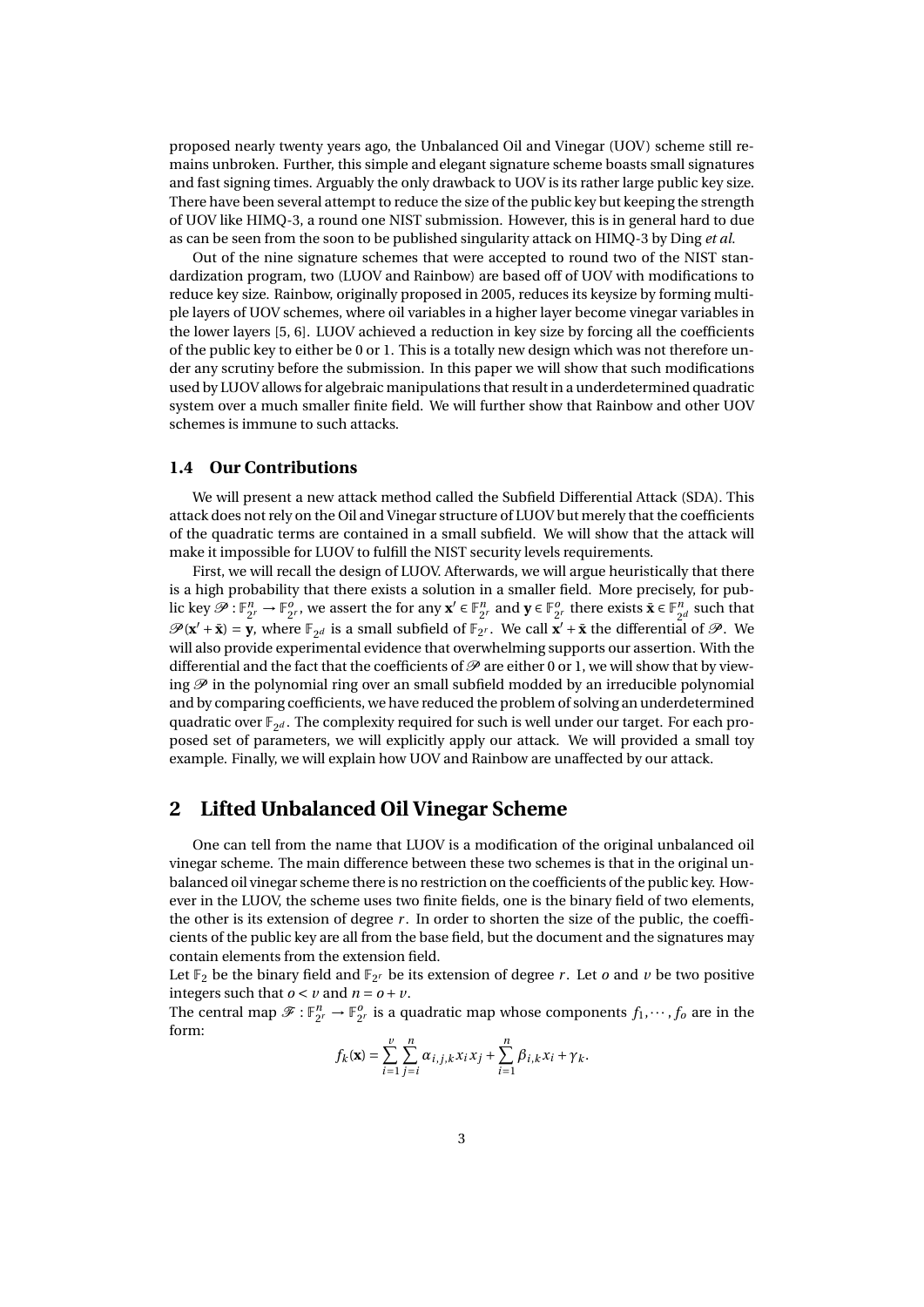where the coefficients  $\alpha_{i,j,k}, \beta_{i,k}$  and  $\gamma_k$  are from the base field  $\mathbb{F}_2$ . One can easily see that these polynomials are in the oil vinegar form, meaning that oil is never multiplied with oil. To hide the oil vinegar structure of these polynomials, an invertible linear map  $\mathcal{T}:\mathbb{F}_{2^r}^n\to\mathbb{F}_{2^r}^n$ is used to mix the variables. In particular, the authors choose  $\mathcal T$  in the form:

$$
\begin{bmatrix} 1_v & T \\ 0 & 1_o \end{bmatrix}
$$

where **T** is a  $\nu \times \text{o}$  matrix whose entries are also from the small field  $\mathbb{F}_2$ , to speed up the key generation and signing process as well as keep the size of the private key small. The public and private keys of LUOV are given by:

$$
Public key: \mathscr{P} = \mathscr{F} \circ \mathscr{T}.
$$
 *Private key: \mathscr{T}.*

The way to invert the central map  $\mathscr F$  is the same as UOV. Given an element  $\mathbf y \in \mathbb F_{2^r}^o$ , one wants to find an  $\mathbf{x} \in \mathbb{F}_{2^r}^n$  such that  $\mathcal{F}(\mathbf{x}) = \mathbf{y}$ . First, one assigns random values from  $\mathbb{F}_{2^r}$  to the vinegar variables  $x_1, \dots, x_\nu$ . By substituting them in the equations, the remaining system becomes a linear system, which can be solved easily by Gaussian elimination. If no solution exists, repeat the process by choosing different values for the vinegar variables.

This is a totally new design which was not therefore under any scrutiny before the submission.

The LUOV scheme actually made into the second round of the NIST PQC standardization process.

# **3 The Subfeld Differential Attack on LUOV**

#### **3.1 The general idea of the attack**

The key to our attack is the structure of fnite feld extension. The authors ignore the use of the small subfields. The small  $\mathbb{F}_{2^d}$  connects the base field  $\mathbb{F}_2$  and the extension field  $\mathbb{F}_{2^r}$  and what is more important is that we can construct isomorphisms between the extension feld  $\mathbb{F}_{2^r}$  and the quotient of polynomial ring over  $\mathbb{F}_{2^d}$  modded by an irreducible polynomial  $f(t)$ . So every element in the extension field can be represented by a polynomial in  $\mathbb{F}_{2^d}[t]/f(t)$ .

The next question is how we use the field  $\mathbb{F}_{2^d}[t]/f(t)$ . This is where the differential comes in. Suppose  $P: \mathbb{F}_{2r}^n \to \mathbb{F}_{2r}^o$  is a quadratic multivariate polynomial having coefficients from  $\mathbb{F}_2$ . Let **y** be an arbitrary element in  $\mathbb{F}_{2^r}^o$ . The differential is defined to be  $\mathbf{x}' + \bar{\mathbf{x}}$  where  $\mathbf{x}'$  is an arbitrary point we choose from  $\mathbb{F}_{2^r}^n$  and  $\bar{\mathbf{x}}$  is an indeterminate point in  $\mathbb{F}_{2^d}^n$ . If we evaluate the quadratic multivariate polynomial  $\mathcal P$  at the differential and set it equal to **y**, the quadrat quadratic multivariate polynomial  $\mathscr P$  at the differential and set it equal to **y**, the quadratic part of the polynomial P will produce terms  $x_i' x_j'$ ,  $x_i' \bar{x}_j$  and  $\bar{x}_i \bar{x}_j$ , where  $x_i'$  are known and  $\bar{x}_j$  are unknown. We are expressing  $\mathbb{F}_{2^r}$  as  $\mathbb{F}_{2^d}[t]/f(t)$ , so every element in the field can be expressed as a polynomial in *t* of degree at most *r* /*d* −1. Applying such isomorphism on both sides and comparing the coefficients of *t*,  $t^2, \dots, t^{r/d-1}$ , we almost obtain a linear equation. This is because in this equation, the  $\bar{x}_i \bar{x}_j$  is a product of two elements from the small subfeld. Thus if we apply this method on every component of the public key we almost have a system of linear equations. So the idea of solving this equation by differential is that we associate the elements from extension feld to the linear part where it is easy to solve, and the elements from the small subfeld to the quadratic part where we can search for them.

#### **3.2 The Goal of the Attack**

Let  $\mathscr{P} = \mathscr{F} \circ \mathscr{T} : \mathbb{F}_{2r}^n \to \mathbb{F}_{2r}^o$  be a given LUOV public key as described in section 2.1. Then following the construction of all Oil Vinegar Schemes,  $\mathcal P$  appears to be a random quadratic system, except in this case the coefficients will be from the field  $\mathbb{F}_2$  embedded in  $\mathbb{F}_{2^r}$ .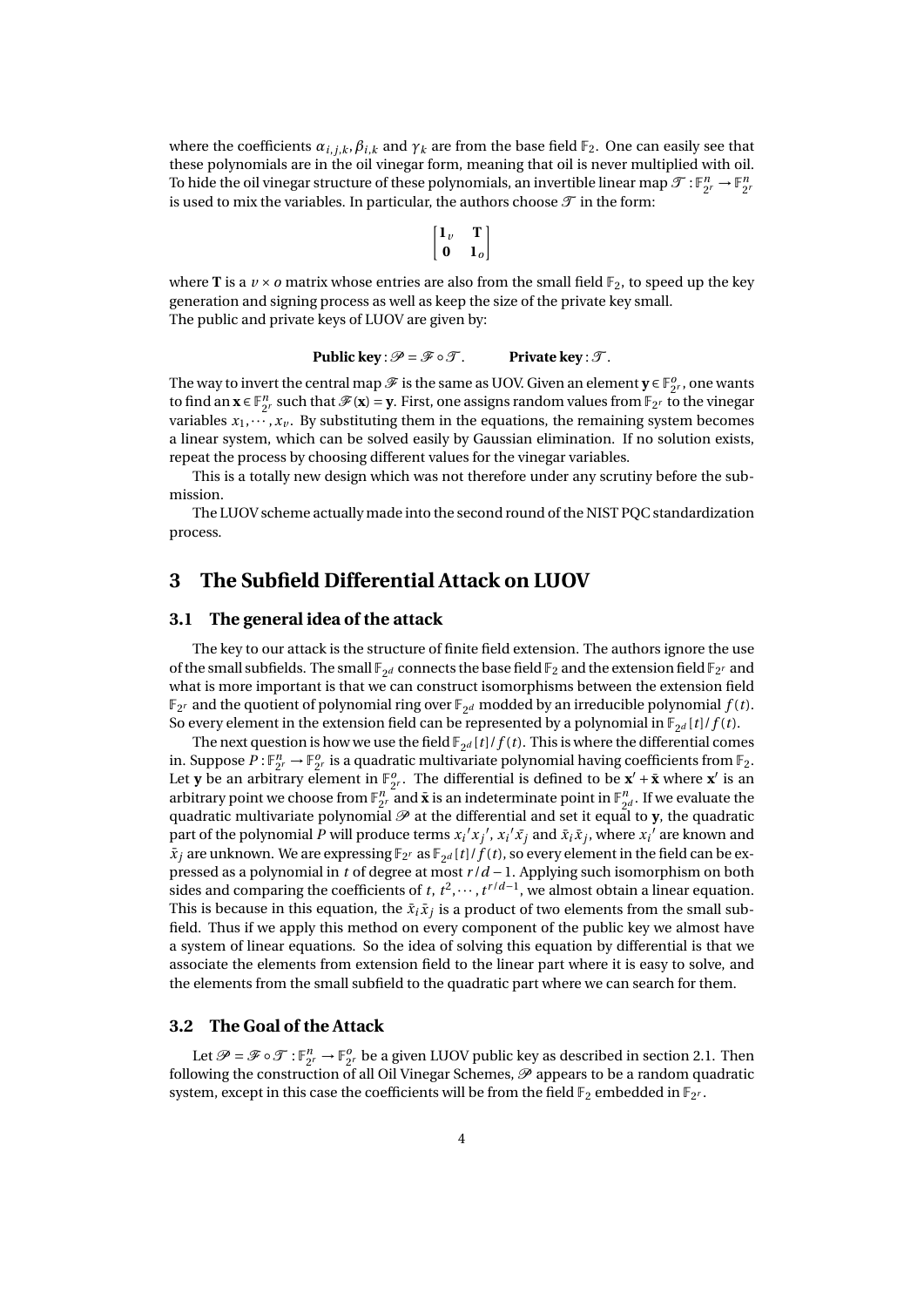$$
\mathcal{P}(\mathbf{x}) = \begin{cases} \tilde{f}_1(\mathbf{x}) = \sum_{i=1}^n \sum_{j=i}^n \alpha_{i,j,1} x_i x_j + \sum_{i=1}^n \beta_{i,1} x_i + \gamma_1 \\ \tilde{f}_2(\mathbf{x}) = \sum_{i=1}^n \sum_{j=i}^n \alpha_{i,j,2} x_i x_j + \sum_{i=1}^n \beta_{i,2} x_i + \gamma_2 \\ \vdots \\ \tilde{f}_o(\mathbf{x}) = \sum_{i=1}^n \sum_{j=i}^n \alpha_{i,j,o} x_i x_j + \sum_{i=1}^n \beta_{i,o} x_i + \gamma_o \end{cases}
$$

As is found in basic field theory  $\mathbb{F}_2$  is not the only subfield embedded in  $\mathbb{F}_{2^r}$ . For if *d* is any positive divisor of *r* where  $ds = r$ , then for any irreducible degree *s* polynomial  $f(t) \in \mathbb{F}_{r^d}[t]$ we have that  $\mathbb{F}_{2^d}[t]/f(t) \cong \mathbb{F}_{2^r}$ . Here  $\mathbb{F}_{2^d}$  is embedded as the set of constant polynomials in  $\mathbb{F}_{2^d}[t]/f(t)$ . This allows us to change question like finding preimages (and thus signatures) from being about elements from the larger field  $\mathbb{F}_{2^r}$  to being about elements from the smaller field  $\mathbb{F}_{2^d}$ .

The first such question is that given a document  $\mathbf{y} = (y_1, \dots, y_o) \in \mathbb{F}_{2^r}^o$  and an arbitrary  $\mathbf{x}' \in$  $\mathbb{F}_{2^d}^n$  does there exist a reasonable small integer *d* such that there will also exist a  $\bar{\mathbf{x}} \in \mathbb{F}_{2^d}^n \subset \mathbb{F}_{2^r}^n$ where  $P(x' + \bar{x}) = y$ ? It turns out that for all given parameters of LUOV that the answer is yes.

#### **3.3** The Probability of  $x' + \bar{x}$  Existing

Our first step is to calculate the probability of it existing. Fix  $\mathbf{x}' \in \mathbb{F}_{2r}^n$  and to consider the function  $\mathcal{P}' : \mathbb{F}_{2^d}^n \to \mathbb{F}_{2^r}^o$  given by  $\mathcal{P}'(\bar{\mathbf{x}}) = \mathcal{P}(\mathbf{x}' + \bar{\mathbf{x}})$  where  $d|r$ . Notice that  $\mathcal{P}'$  is a quadratic system of *n* variable with *o* equations over  $\mathbb{F}_{2^d}$ . For the sake of argument, we will assume that  $\mathscr{P}'$  acts as a random map from  $\mathbb{F}_{\frac{2d}{2}}^n \to \mathbb{F}_{\frac{2r}{2}}^0$ . This mean that the outputs of  $\mathscr{P}'$  are uniform in  $\mathbb{F}_{2^r}^o$ . Now we arbitrarily choose  $\mathbf{y} \in \mathbb{F}_{2^r}^{\mathbb{Z}^o}$ . We are interested in the probability that there does not exist  $\bar{\mathbf{x}} \in \mathbb{F}_{2^d}^n$  such that  $\mathcal{P}'(\bar{\mathbf{x}}) = \mathbf{y}$ . Since  $|\mathbb{F}_{2^d}^n| = 2^{d \cdot n}$  and  $|\mathbb{F}_{2^r}^o| = 2^{r \cdot o}$ , we find that for any  $\bar{\mathbf{x}} \in \mathbb{F}_{2^d}^n$  that the probability that  $\mathcal{P}'(\bar{\mathbf{x}}) \neq \mathbf{y}$  is  $1-\frac{1}{2^{r\cdot 0}}$ . Since the outputs of  $\mathcal{P}'$  are independent, exhausting every element of  $\mathbb{F}_{2d}^n$  we find we can estimate our desired probability as

$$
\left(1 - \frac{1}{2^{r \cdot o}}\right)^{2^{d \cdot n}} = \left(\left(1 - \frac{1}{2^{r \cdot o}}\right)^{2^{r \cdot o}}\right)^{2^{(d \cdot n) - (r \cdot o)}} \approx e^{-2^{(d \cdot n) - (r \cdot o)}},
$$

*h* ecause  $\lim_{n \to \infty} (1 - \frac{1}{n})^n = e^{-1}$ .

In tables 2 and 3 we calculate the probability of failure for the frst set parameters as given in the LUOV description. The table 2 is given on parameters designed to reduce the size of signatures. These parameters are used in situations where many signatures are needed. For these we always chose  $d = 2$  based on the relatively small size of the extension field  $\mathbb{F}_{2^r}$ . The table 3 is given on parameters designed to the cost of both signatures and public keys. These parameters are used when communicating both signatures and public keys is needed. Due to the larger size of  $\mathbb{F}_{2^r}$ , our choice of *d* is the smallest such that the probability of failure is small. The smallness of *d* will mean fnding a signature will be easier later.

#### **3.4** On how to find  $\bar{x}$

So we can say with confidence that such a  $\bar{x}$  will exists for the given parameters of LUOV.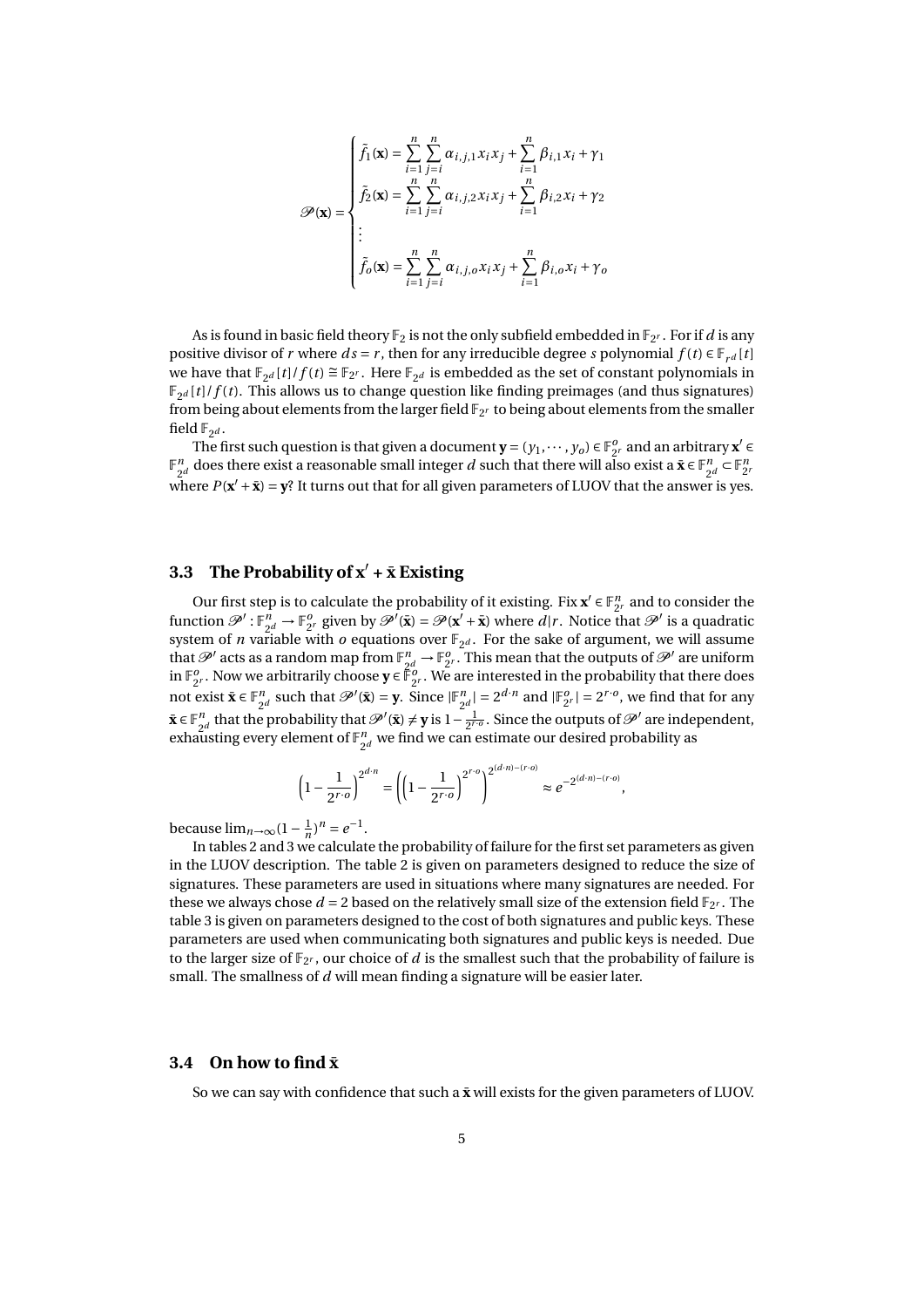| <b>NIST Security Level</b> | r | $\Omega$ | <b>TT</b> | n   | d | <b>Probability of Failure</b> |
|----------------------------|---|----------|-----------|-----|---|-------------------------------|
|                            |   | 58       | 237       | 295 | ◠ | $exp(-2^{126})$               |
|                            |   | 82       | 323       | 405 | ົ | $exp(-2^{154})$               |
|                            |   | 107      | 371       | 478 | റ | $\exp(-2^{100})$              |

Table 2: Estimated Probabilities of Failure for Parameters Designed to Minimize the Size of the Signature

| <b>NIST Security Level</b> | r  | $\Omega$ | v   | n   | d  | <b>Probability of Failure</b> |
|----------------------------|----|----------|-----|-----|----|-------------------------------|
|                            | 48 | 43       | 222 | 265 |    | $exp(-2^{56})$                |
|                            | 64 | 61       | 302 | 363 | 16 | $\exp(-2^{1904})$             |
|                            | 80 | 76       | 363 | 439 | 16 | $exp(-2^{944})$               |

Table 3: Estimated Probabilities of Failure for Parameters Designed to Minimize the Size of the Signature and Public Key

As the size of  $\mathbb{F}_{2^d}^n$  is still far to large for a brute force search, we will narrow down the possibilities by examining the components of  $P(\mathbf{x}' + \bar{\mathbf{x}})$ 's coefficients and y's components when<br>viewed as elements of  $\mathbb{F}_{2^d}[t]/f(t)$ . Let our arbitrary  $\mathbf{x}' \in \mathbb{F}_{2^r}^n$  be equal to  $(x'_1, \dots, x'_n)$ . We see that the *k*th component of  $\mathcal{P}(\mathbf{x}' + \bar{\mathbf{x}})$  is

$$
\tilde{f}_k(\mathbf{x}' + \bar{\mathbf{x}}) = \sum_{i=1}^n \sum_{j=i}^n \alpha_{i,j,k} (x'_i + \bar{x}_i)(x'_j + \bar{x}_j) + \sum_{i=1}^n \beta_{i,k} (x'_i + \bar{x}_i) + \gamma_k = y_k
$$

Expanding the above and separating the quadratic terms leads to

$$
\tilde{f}_k(\mathbf{x}' + \bar{\mathbf{x}}) = \sum_{i=1}^n \sum_{j=i}^n \alpha_{i,j,k} (x'_i x'_j + x'_i \bar{x}_i + x'_j \bar{x}_j) + \sum_{i=1}^n \beta_{i,k} (x'_i + \bar{x}_i) + \gamma_k + \sum_{i=1}^n \sum_{j=i}^n \alpha_{i,j,k} \bar{x}_i \bar{x}_j
$$
\n
$$
= y_k
$$

We notice that the coefficients of the quadratic terms are still from the field  $\mathbb{F}_2$ , mean-<br>ing they will be represented by the constant terms 0 or 1 as we view these over  $\mathbb{F}_{2^d}[t]/f(t)$ . On the other hand the  $x'_i$  and the  $y_k$  are arbitrary elements of  $\mathbb{F}_{2^r}$  are thus represented by degree at most  $s - 1$  polynomials in  $\mathbb{F}_{2^d}[t]/f(t)$ . We can thus regroup the above equation in terms of the powers of *t*, where the quadratic part is confned in the constant term. Meaning for some  $w_{i,k} \in \mathbb{F}_{2^d}$ , some linear polynomials  $g_{i,k}(\bar{x}_1,\dots,\bar{x}_n) \in \mathbb{F}_{2^d}[\bar{x}_1,\dots,\bar{x}_n]$ , and some quadratic polynomial  $Q_k(\bar{x}_1,\dots,\bar{x}_n) \in \mathbb{F}_{2^d}[\bar{x}_1,\dots,\bar{x}_n]$  we have that

$$
\tilde{f}_k(\mathbf{x}' + \bar{\mathbf{x}}) = \sum_{i=1}^{s-1} g_{i,k}(\bar{x}_1, \cdots, \bar{x}_n) t^i + Q_k(\bar{x}_1, \cdots, \bar{x}_n) = y_k = \sum_{i=0}^{s-1} w_{i,k} t^i.
$$

We thus find *s* − 1 linear equations  $g_{i,k}(\bar{x}_1,\cdots,\bar{x}_n)=w_{i,k}$  for each  $\tilde{f}_k$  in the public key  $\mathscr P$ leading to a system of (*s* −1)*o* linear equations with *n* variables. Let us denote this by system by

 $A$ **x** = **y** 

where *A***x** is a matrix times a variable vector representing the linear equations  $g_{i,k}(\bar{x}_1,\dots,\bar{x}_n)$ . Our desired  $\bar{\mathbf{x}}$  will be in the set *S* of solutions of this system, though certainly most of the solution space will not be equivalent to  $\bar{x}$  as they also must satisfy each quadratic equation  $Q_k(\bar{x}_1,\dots,\bar{x}_n) = w_{0,k}$  to be a valid signature for **y**. As each  $g_{i,k}(\bar{x}_1,\dots,\bar{x}_n)$  is essentially a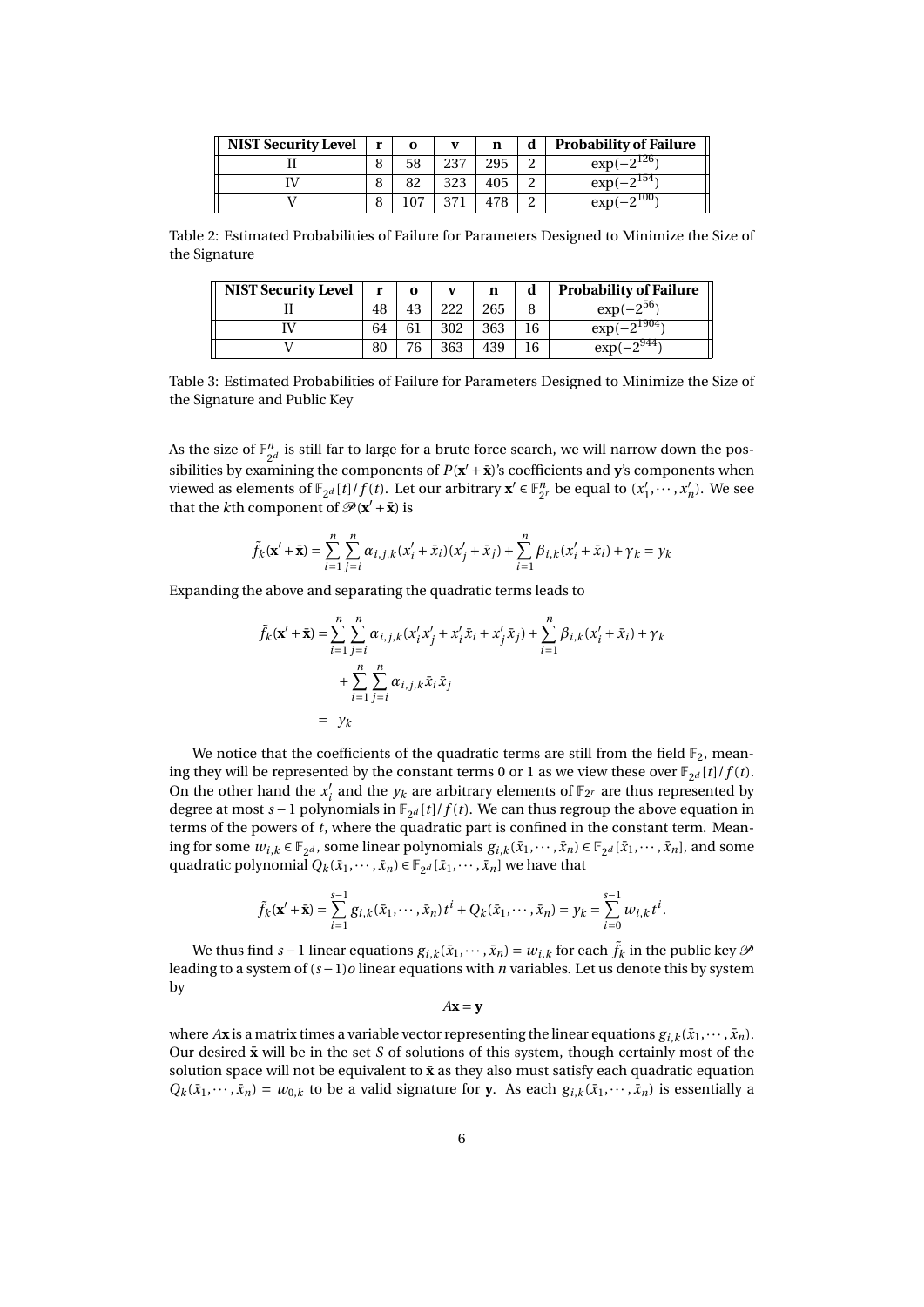random linear polynomial, there is a good probability for the rank of *A* to be (*s* −1)*o* (or full rank if  $(s-1)$ *o* ≥ *n*, but this makes the existence of **x** unlikely and need not be considered).

In general we see that

$$
|S| = n - \operatorname{rank}(A) = n - (s - 1)a
$$

by the Rank Nullity Theorem and the fact that there are *n* variables. If the size of *S* is suffciently small (which will depend on the parameters of LUOV and the choice of *d*), a brute force search now is applicable. If the size of *S* is too large, then more sophisticated searches are needed. We see that our problem thus reduces to solving *o* equations with *n* − (*s* − 1)*o* variables in a search for a solution from *S*.

Below we will estimate the complexity for fnding a signature for the various parameters given in tables 1 and 2. We will use the method of Thomae and Wolf [\[15\]](#page-11-13). This reduces our system of *o* equations and  $n - (s - 1)$ *o* variables to one of *m* equations *and* variables where

$$
m = o - \left\lfloor \frac{n - (s - 1) o}{o} \right\rfloor.
$$

We will then guess for a certain number of the variables forming a overdetermined system. This system will have a certain degree of regularity. We can then use an algorithm such as XL to solve this system. The most complex part of this process is solving a sparse linear equation over a fnite feld [\[2\]](#page-11-14). We can use the block Wiedermann algorithm to solve this, thus fnding our signature. Below we give a table describing this process for the various parameters describing each system as (number of equations) × (number of variables).

| <b>Table and</b><br><b>Security</b> | Finite<br>Field       | Original<br><b>System</b> | <b>New</b><br><b>System</b> | # of<br><b>Guesses</b> | Degree of<br><b>Regularity</b> | Log <sub>2</sub><br>Complexity |
|-------------------------------------|-----------------------|---------------------------|-----------------------------|------------------------|--------------------------------|--------------------------------|
| $(2, \mathrm{II})$                  | $\mathbb{F}_{2^2}$    | $58 \times 121$           | $56 \times 56$              | 24                     |                                | 107                            |
| (2, IV)                             | $\mathbb{F}_{2^2}$    | $82 \times 259$           | $79 \times 79$              | 33                     | 9                              | 143                            |
| (2, V)                              | $\mathbb{F}_{2^2}$    | $107 \times 157$          | $106 \times 106$            | 51                     | 9                              | 184                            |
| $(3, \mathrm{II})$                  | $\mathbb{F}_{2^8}$    | $43 \times 50$            | $42 \times 42$              | 3                      | 19                             | 135                            |
| (3, IV)                             | $\mathbb{F}_{2^{16}}$ | $61 \times 180$           | $59 \times 59$              | 2                      | 31                             | 202                            |
| (3, V)                              | $\mathbb{F}_{2^{16}}$ | $76 \times 131$           | $75 \times 75$              | $\mathfrak{D}$         | 38                             | 244                            |

#### Table 4: Results

The degree of regularity estimates and the complexity estiamtes are based on the works [\[16,](#page-12-0) [17\]](#page-12-1) and the complexity estimates are based on Proposition 4 in [\[16\]](#page-12-0).

Recalling that NIST requires complexity  $(2^{146}, 2^{210}, 2^{272})$  for security levels (II, IV, V) respectively, we see that LUOV fails to meet the security level requirements in all parameter sets given for their targeted security.

The two schemes which claim to be of Level II security do not even satisfes the Level I security, which is supposed to be  $2^{143}$ .

#### **3.5 Toy Example**

Let  $o = 2$ ,  $v = 8$ , and  $n = 10$ . The size the large extension field chosen by the public key generator will be  $2^8 = 256$ . In the attack we will use as our small field  $\mathbb{F}_{2^2}$  denoting its elements by {0, 1, *w*<sub>1</sub>, *w*<sub>2</sub>}. We then will represent the field  $\mathbb{F}_{2^8}$  by  $\mathbb{F}_{2^4}[t]/f(t)$  where  $f(t)$  =  $t^4 + t^2 + w_1 t + 1.$ 

Consider the LUOV public key  $\mathcal{P}: \mathbb{F}_{2^8}^n \to \mathbb{F}_{2^8}^o$  where for simplicity sake will be homogeneous degree two: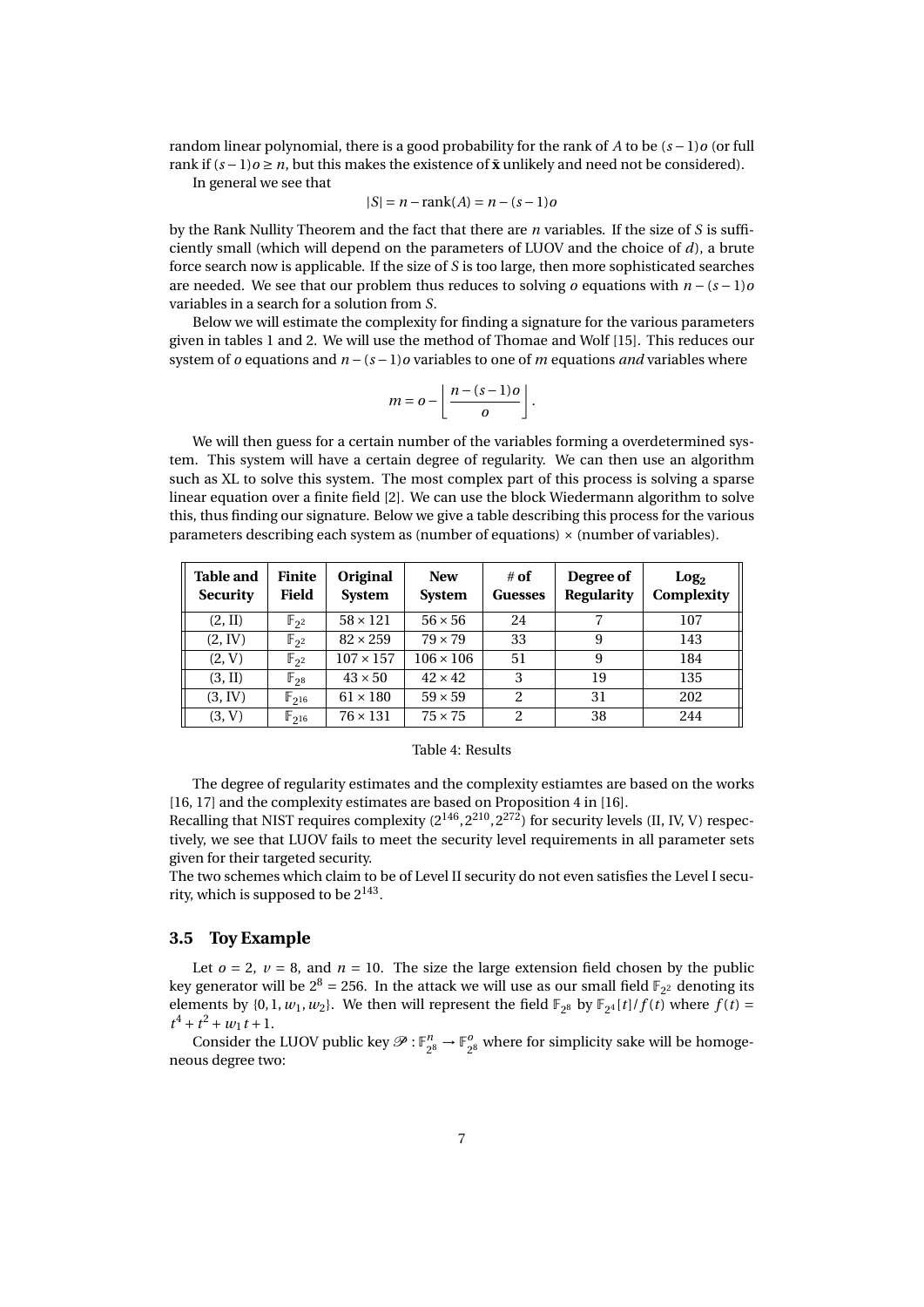$$
\tilde{f}_1(\mathbf{x}) = x_1 x_4 + x_1 x_5 + x_1 x_6 + x_1 x_7 + x_1 x_8 + x_1 x_9 + x_2 x_4 + x_2 x_6 + x_2 x_9 + x_3^2
$$
  
+  $x_3 x_6 + x_3 x_7 + x_3 x_{10} + x_4^2 + x_4 x_7 + x_4 x_8 + x_4 x_9 + x_4 x_{10} + x_5 x_6 + x_6 x_{10}$   
+  $x_7^2 + x_7 x_8 + x_7 x_9 + x_8 x_9 + x_8 x_{10} + x_9^2 + x_9 x_{10}$   

$$
\tilde{f}_2(\mathbf{x}) = x_1 x_3 + x_1 x_4 + x_1 x_5 + x_1 x_9 + x_2 x_3 + x_2 x_6 + x_2 x_7 + x_2 x_9 + x_3^2 + x_3 x_4
$$
  
+  $x_3 x_5 + x_3 x_6 + x_3 x_7 + x_3 x_9 + x_4^2 + x_4 x_5 + x_4 x_6 + x_4 x_7 + x_4 x_{10} + x_5^2$   
+  $x_5 x_6 + x_5 x_7 + x_5 x_8 + x_5 x_{10} + x_6 x_7 + x_7 x_9 + x_9 x_{10} + x_{10}^2$ 

We will attempt to fnd a signature for the message:

$$
\mathbf{y} = \begin{bmatrix} w_1 t^3 + w_2 t^2 + w_2 t \\ w_2 t^3 + w_2 t^2 + t \end{bmatrix}
$$

First we randomly select our **x'** as

 $\sim$   $\sim$ 

$$
\mathbf{x}' = \begin{bmatrix} t^3 + w_2 t \\ w_1 t^3 + w_2 t^2 + w_2 t \\ t^3 + t + 1 \\ w_2 t^2 + w_1 \\ t^3 + t^2 + 1 \\ w_2 t^3 + t^2 + w_2 t + w_2 \\ w_1 t^3 + w_2 t + w \\ w_1 t^2 + w_2 t + 1 \\ t^3 + w_2 t + w_1 \\ w_2 t + w_2 \end{bmatrix}
$$

We then calculate  $\mathcal{P}(\mathbf{x} + \bar{\mathbf{x}})$  and represent it as a polynomial of *t*:

$$
\tilde{f}_1(\mathbf{x}' + \bar{\mathbf{x}}) = (\bar{x}_1 + w_1 \bar{x}_2 + \bar{x}_3 + w_1 \bar{x}_5 + w_2 \bar{x}_6 + \bar{x}_7 + w_1 \bar{x}_8 + \bar{x}_9 + w_2 \bar{x}_{10}) t^3
$$
\n
$$
+ (\bar{x}_1 + w_1 \bar{x}_2 + \bar{x}_3 + \bar{x}_4 + \bar{x}_5 + w_1 \bar{x}_6 + \bar{x}_7 + w_2 \bar{x}_8 + w_1 \bar{x}_9) t^2
$$
\n
$$
+ (w_2 \bar{x}_3 + w_1 \bar{x}_6 + w_1 \bar{x}_7 + w_2 \bar{x}_9 + w_1 \bar{x}_{10}) t
$$
\n
$$
+ Q_1(\bar{x}_1, \cdots, \bar{x}_n)
$$
\n
$$
\tilde{f}_2(\mathbf{x}' + \bar{\mathbf{x}}) = (\bar{x}_1 + \bar{x}_2 + w_1 \bar{x}_3 + \bar{x}_5 + \bar{x}_8) t^3
$$
\n
$$
+ (w_1 \bar{x}_1 + \bar{x}_2 + \bar{x}_6 + \bar{x}_8 + w_2 \bar{x}_9 + w_1 \bar{x}_{10}) t^2
$$
\n
$$
+ (w_1 \bar{x}_1 + w_1 \bar{x}_2 + w_2 \bar{x}_3 + \bar{x}_4 + w_1 \bar{x}_5 + \bar{x}_6 + w_1 \bar{x}_7 + \bar{x}_9 + w_2 \bar{x}_{10}) t
$$
\n
$$
+ Q_2(\bar{x}_1, \cdots, \bar{x}_n)
$$

Where  $Q_1(\bar{x}_1, \dots, \bar{x}_n)$  and  $Q_2(\bar{x}_1, \dots, \bar{x}_n)$  are quadratic polynomials from  $\mathbb{F}_{2^2}[\bar{x}_1, \dots, \bar{x}_n]$ . By comparing the coefficients of  $t^3, t^2, t^1$  assuming  $\mathcal{P}(\mathbf{x}' + \bar{\mathbf{x}}) = \mathbf{y}$  we arrive at a system o equations over  $\mathbb{F}_{2^2}$ . This can be represented by a matrix equation  $Ax = y$ . In our case this is the following:

$$
\begin{bmatrix} 1 & w_1 & 1 & 0 & w_1 & w_2 & 1 & w_1 & 1 & w_2 \\ 1 & w_1 & 1 & 1 & 1 & w_1 & 1 & w_2 & w_1 & 0 \\ 0 & 0 & w_2 & 0 & 0 & w_1 & w_1 & 0 & w_2 & w_1 \\ 1 & 1 & w_1 & 0 & 1 & 0 & 0 & 1 & 0 & 0 \\ w_1 & 1 & 0 & 0 & 0 & 1 & 0 & 1 & w_2 & w_1 \\ w_1 & w_1 & w_2 & 1 & w_1 & 1 & w_1 & 0 & 1 & w_2 \end{bmatrix} \begin{bmatrix} \bar{x}_1 \\ \bar{x}_2 \\ \bar{x}_3 \\ \bar{x}_4 \\ \bar{x}_5 \\ \bar{x}_6 \\ \bar{x}_7 \\ \bar{x}_8 \\ \bar{x}_9 \\ \bar{x}_0 \\ \bar{x}_1 \\ \bar{x}_0 \end{bmatrix} = \begin{bmatrix} w_1 \\ w_2 \\ w_2 \\ w_3 \\ w_4 \\ \bar{x}_5 \\ \bar{x}_9 \\ \bar{x}_0 \\ \bar{x}_1 \\ \bar{x}_0 \\ \bar{x}_1 \\ \bar{x}_0 \\ \bar{x}_1 \\ \bar{x}_2 \\ \bar{x}_3 \\ \bar{x}_4 \\ \bar{x}_1 \\ \bar{x}_2 \\ \bar{x}_3 \\ \bar{x}_4 \\ \bar{x}_5 \\ \bar{x}_6 \\ \bar{x}_7 \\ \bar{x}_8 \\ \bar{x}_9 \\ \bar{x}_1 \\ \bar{x}_2 \\ \bar{x}_3 \\ \bar{x}_4 \\ \bar{x}_5 \\ \bar{x}_7 \\ \bar{x}_8 \\ \bar{x}_9 \\ \bar{x}_0 \\ \bar{x}_1 \\ \bar{x}_2 \\ \bar{x}_3 \\ \bar{x}_4 \\ \bar{x}_5 \\ \bar{x}_7 \\ \bar{x}_8 \\ \bar{x}_9 \\ \bar{x}_0 \\ \bar{x}_1 \\ \bar{x}_2 \\ \bar{x}_3 \\ \bar{x}_4 \\ \bar{x}_5 \\ \bar{x}_6 \\ \bar{x}_7 \\ \bar{x}_8 \\ \bar{x}_9 \\ \bar{x}_0 \\ \bar{x}_1 \\ \bar{x}_2 \\ \bar{x}_3 \\ \bar{x}_4 \\ \bar{x}_5 \\ \bar{x}_6 \\ \bar{x}_7 \\ \bar{x}_8 \\ \bar{x}_9 \\ \bar{x}_0 \\ \bar{x}_1 \\ \bar{x}_2 \\ \bar{x}_3 \\ \bar{x}_4 \\ \bar{x}_5 \\ \bar{x}_6 \\ \bar{x}_7 \\ \bar{x}_8 \\ \bar{x}_9 \\ \bar{x}_0 \\ \bar{x}_1 \\ \bar{x}_2 \\ \bar{x}_3 \\ \bar{x}_4 \\ \bar{x
$$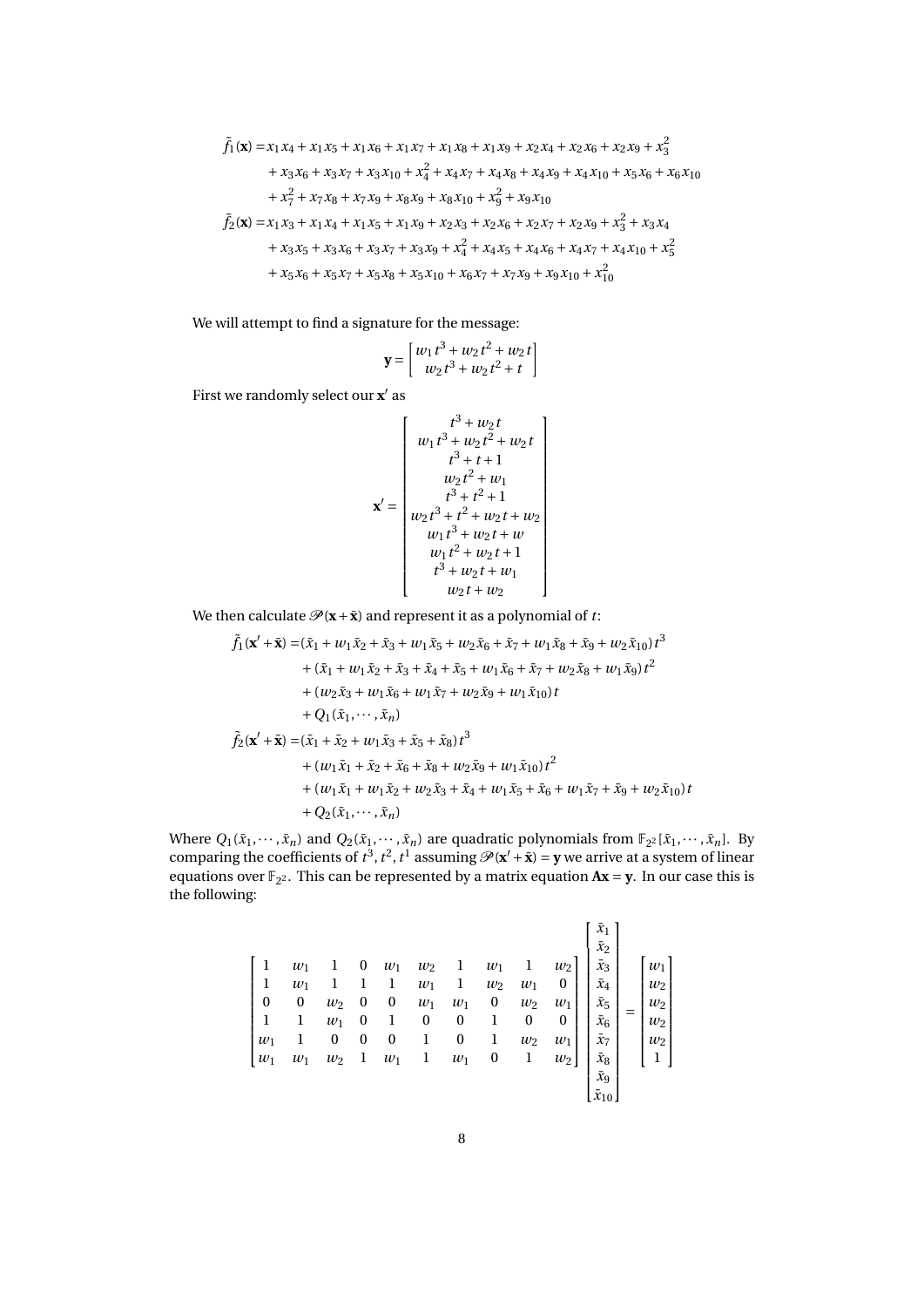The solution space for the above equation has dimension 4 over  $\mathbb{F}_{2^2}$ , as we would expect as  $n-(s-1)$   $o = 4$ . Thus there are only  $(2^2)^4 = 2^8$  possible choices for  $\bar{x}$ . A quick search through these, plugging them  $+x'$  into the public key and seeing if the result is **y**, finds the signature

$$
\sigma = \left[ \begin{array}{c} t^3 + w_2 t + 1 \\ w_1 t^3 + w_2 t^2 + w_2 t + w_1 \\ t^3 + t + w_2 \\ w_2 t^2 \\ w_2 t^2 \\ t^3 + t^2 + 1 \\ w_2 t^3 + t^2 + w_2 t + 1 \\ w_1 t^3 + w_2 t + w_1 \\ w_1 t^2 + w_2 t + 1 \\ t^3 + w_2 t + 1 \\ w_2 t \end{array} \right]
$$

In order to show that this was not a fluke and that our above heuristic argument on  $\mathcal{P}'$ (namely that it acts as a random map) refects reality, we ran an experiment on a fxed public key with parameters  $r = 8$ ,  $o = 5$ ,  $v = 20$ ,  $n = 25$ ,  $d = 2$ . Generating 10,000 random documents, we were able to fnd using the method from the toy example a signature for every document.

# **4 The Inapplicability of the Subfeld Differential Attack on Unbalanced Oil Vinegar**

Now let us discuss why subfeld differential attack does not work on unbalanced oil vinegar. Let us assume that  $\mathbb{F}_{q^r}$  contains nontrivial subfield  $\mathbb{F}_{q^d}$ . If we construct our differential **x**<sup> $′$ </sup> + **x** with **x**<sup> $′$ </sup> ∈  $\mathbb{F}_{q}$ <sup>*r*</sup> and **x** ∈  $\mathbb{F}_{q}$ *d* , evaluating the public key at the the differential. In its *k*th component, we have that

$$
\bar{f}_k(\mathbf{x}' + \bar{\mathbf{x}}) = \sum_{i=1}^n \sum_{j=i}^n \alpha_{i,j,k} (x'_i + \bar{x}_i)(x'_j + \bar{x}_j) + \sum_{i=1}^n \beta_{i,k} (x'_i + \bar{x}_i) + \gamma_k = y_k
$$

Note that there is no restrictions on coefficients,  $\alpha_{i,j,k}$ ,  $\beta_{i,k}$  and  $\gamma_k$  are randomly chosen from  $\mathbb{F}_{q^r}$ . If we multiply the polynomial out

$$
\tilde{f}_k(\mathbf{x}' + \mathbf{x}) = \sum_{i=1}^n \sum_{j=i}^n \alpha_{i,j,k} (x'_i x'_j + x'_i \bar{x}_i + x'_j \bar{x}_j) + \sum_{i=1}^n \beta_{i,k} (x'_i + \bar{x}_i) + \gamma_k \n+ \sum_{i=1}^n \sum_{j=i}^n \alpha_{i,j,k} \bar{x}_i \bar{x}_j = y_k
$$
\n(1)

and apply the isomorphism to express every element in a polynomial in  $\mathbb{F}_{q^d}[t]/f(t)$  except the quadratic terms  $\bar{x}_i \bar{x}_j$ , we immediately lose track of the polynomial expression for  $\bar{x}_i$  and *x*<sup>*j*</sup>. Because the coefficients  $\alpha_{i,j,k}$ ,  $\beta_{i,k}$  and  $\gamma_k$  can also be represented by a polynomial in  $\int_{\mathbb{R}} f_q d[t]/f(t)$ , multiplication from these coefficients  $\alpha_{i,j,k}, \beta_{i,k}$  and  $\gamma_k$  in  $\bar{f}_k$  will mix the degrees of the polynomial expression of  $\bar{x}_i$  and  $\bar{x}_j$  in  $\mathbb{F}_{q^d}[t]/f(t)$ . Thus comparing the coefficients of all degrees of *t* is useless. Therefore this attack is not at all applicable to UOV or Rainbow.

#### **Prime UOV and subprime UOV 5**

One may immediately realize that if the scheme is constructed with a prime extension, then there will be no intermediate feld.This will prevent the subfeld differential attack as it is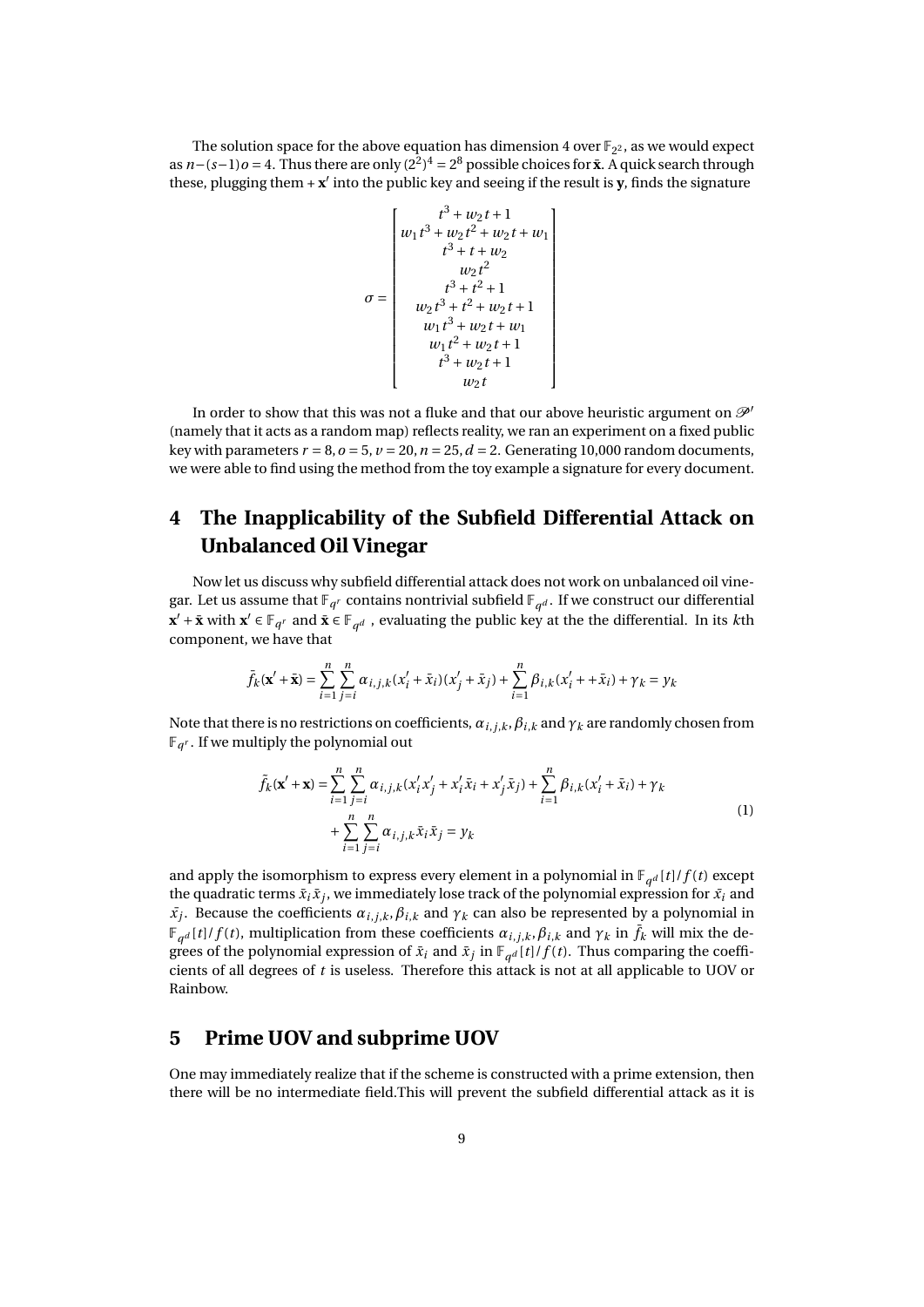#### now.

Using this idea, We will propose a new type UOV, which we call prime UOV (PUOV). It is based on the UOV and LUOV, but with additional conditional requirements.

- Let the base field be  $\mathbb{F}_p$ , where p is the prime number. Then we require that the extension field which is  $\mathbb{F}_{p^r}$  to be a primes extension field of  $\mathbb{F}_p$ , namely *r* is a prime number. Therefore here the only subfield inside the extension field is  $\mathbb{F}_p$ .
- It is a normal UOV, but the coeffcients of central OV map, the linear transformation to hide the OV polynomials and the pubic key should be over  $\mathbb{F}(p)$  not  $\mathbb{F}_{p^r}$ , but we will use it to sign a document over  $\mathbb{F}_{p^r}$ .
- We require that  $o + v < ro$ .
- We require that  $p^{ro-(o+\nu)} > 55$ .
- For higher security, we should increase  $p^{ro-(o+\nu)}$  to the level required.
- The new scheme should have security level required by the usual UOV under the normal UOV attacks.

Another variant of this construction, which we call subprime UOV. It is based on the UOV and LUOV idea, but with additional conditional requirements.

- Let the base field be  $\mathbb{F}_p$ , where p is the prime number. Then we require that the extension field which is  $\mathbb{F}_{p^r}$  to be an extension of  $\mathbb{F}_p$ , namely *r* is not necessarily a prime number.
- It is a normal UOV, but the coeffcients of central OV map, the linear transformation to hide the OV polynomials and the pubic key should be over  $\mathbb{F}_p$  not  $\mathbb{F}_{p^r}$ , but we will use it to sign a document over  $\mathbb{F}_{p^r}$ .
- Let *d* be any factor of *r* including 1, we require that  $d(o + v) < ro$ .
- We also require that  $p^{ro-d(o+v)} > 55$ .
- For higher security, we should increase *pr o*−(*o*+*v*) to the level required.
- The new scheme should have security level required by the usual UOV under the normal UOV attacks.

However our further work indicates that we can do new attacks on such designs without using any subfeld but some special **subset** in the large feld, which we call subset differential attack. Therefore we believe much more work is needed to understand the security of these new schemes. from our experiences by now, we believe there are possible even more lethal attacks and we hope the research community can use held to extend our work.

### **6 Conclusion**

We proposed a new attack to a NIST round 2 candidate LUOV. This attack only uses basic structure of field extension and a differential  $\mathbf{x} + \bar{\mathbf{x}}$  to solve system of equations. The idea of our attack is simple, however it has great potential. First, one can see that the attack does not depend on the design of central map, it can be applied to other scheme with a lifted structure. Furthermore, one may ask if it is possible to choose a better **x** rather than randomly selecting one to reduce the complexity of solving the equations. Further work indicates that much more work needs to be done on this type pf new differential attacks.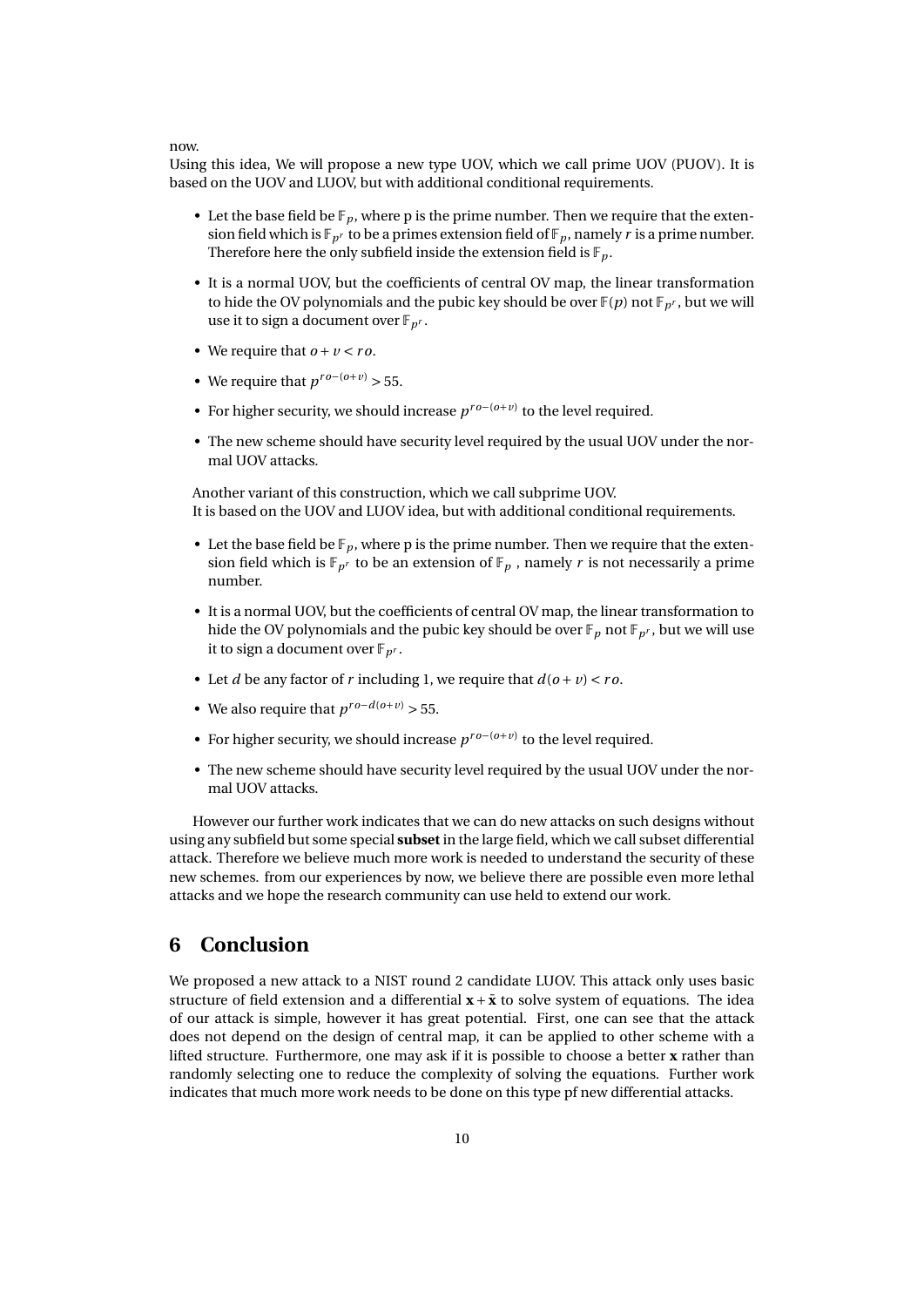# **7 Acknowledgment**

We would like to thank Bo-yin Yang for useful discussions, in particular, on various complexity analysis. We would like to thank partial support of NSF and NIST.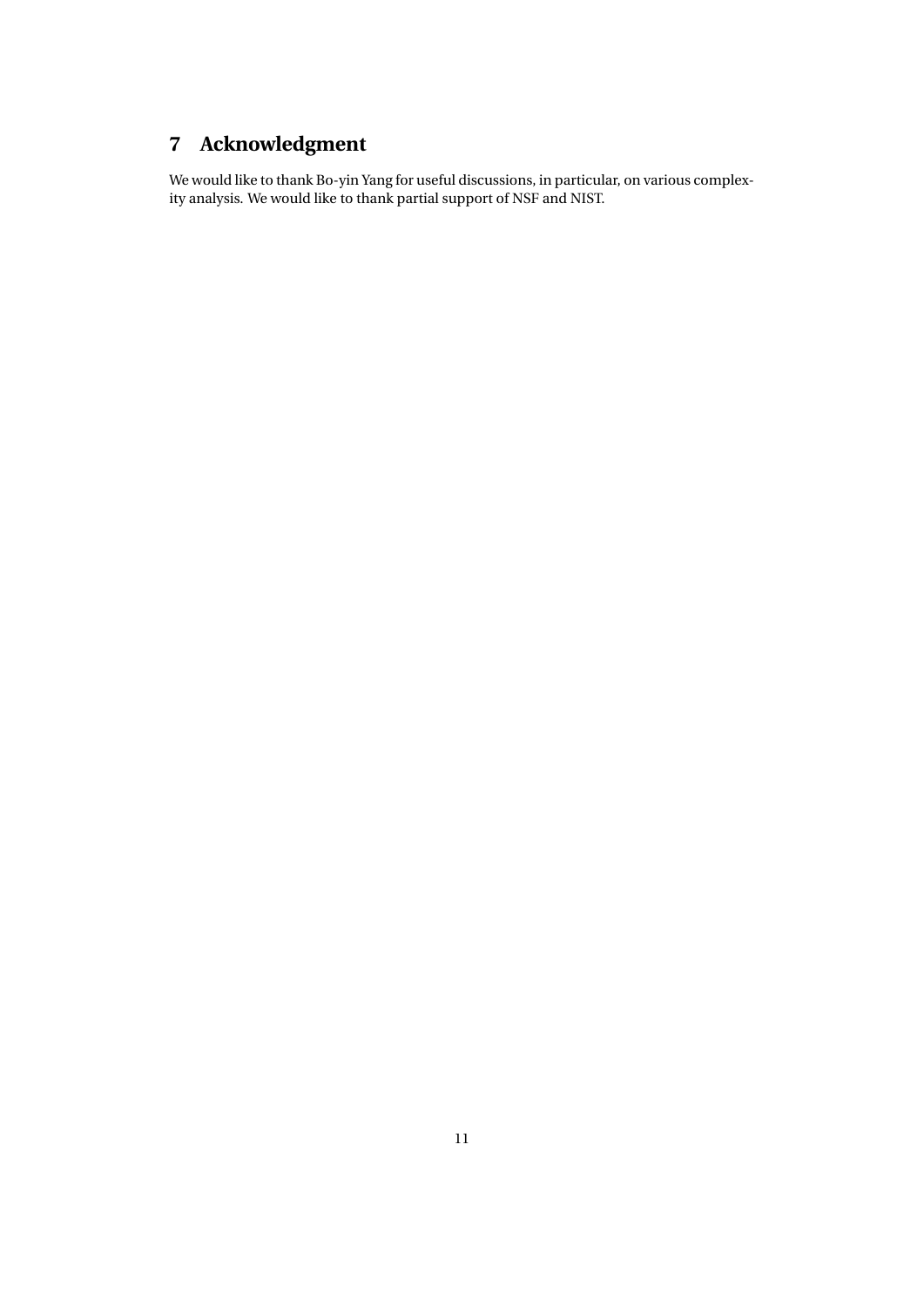### **References**

- <span id="page-11-0"></span>[1] Ward Beullens and Bart Preneel. Field lifting for smaller uov public keys. In *Progress in Cryptology – INDOCRYPT 2017*, pages 227–246. Springer, 2017.
- <span id="page-11-14"></span>[2] Chen-Mou Cheng, Tung Chou, Ruben Niederhagen, and Bo-Yin Yang. Solving quadratic equations with xl on parallel architectures - extended version. Cryptology ePrint Archive, Report 2016/412, 2016. <https://eprint.iacr.org/2016/412>.
- <span id="page-11-4"></span>[3] Jintai Ding, Jason E. Gower, and Dieter Schmidt. *Multivariate Public Key Cryptosystems*, volume 25 of *Advances in Information Security*. Springer, 2006.
- <span id="page-11-5"></span>[4] Jintai Ding and Albrecht Petzoldt. Current state of multivariate cryptography. *IEEE Security & Privacy*, 15(4):28–36, 2017.
- <span id="page-11-11"></span>[5] Jintai Ding and Dieter Schmidt. Rainbow, a new multivariable polynomial signature scheme. In *International Conference on Applied Cryptography and Network Security*, pages 164–175. Springer, 2005.
- <span id="page-11-12"></span>[6] Jintai Ding, Bo-Yin Yang, Chia-Hsin Owen Chen, Ming-Shing Chen, and Chen-Mou Cheng. New differential-algebraic attacks and reparametrization of rainbow. In *Applied Cryptography and Network Security, 6th International Conference, ACNS 2008, New York, NY, USA, June 3-6, 2008. Proceedings*, pages 242–257, 2008.
- <span id="page-11-1"></span>[7] Patrick Gallagher. Digital signature standard (dss). *Federal Information Processing Standards Publications, volume FIPS*, pages 186–3, 2013.
- <span id="page-11-6"></span>[8] David S Johnson and Michael R Garey. *Computers and intractability: A guide to the theory of NP-completeness*. WH Freeman, 1979.
- <span id="page-11-10"></span>[9] Aviad Kipnis and Adi Shamir. Cryptanalysis of the oil and vinegar signature scheme. In *Annual International Cryptology Conference*, pages 257–266. Springer, 1998.
- <span id="page-11-7"></span>[10] Tsutomu Matsumoto and Hideki Imai. Public quadratic polynomial-tuples for effcient signature-verifcation and message-encryption. In *Workshop on the Theory and Application of of Cryptographic Techniques*, pages 419–453. Springer, 1988.
- <span id="page-11-3"></span>[11] National Institute of Standards and Technology. Submission requirements and evaluation criteria for the post-quantum cryptography standardization process. Technical report, National Institute of Standards and Technology, 2017.
- <span id="page-11-8"></span>[12] Jacques Patarin. Cryptanalysis of the matsumoto and imai public key scheme of eurocrypt'88. In *Annual International Cryptology Conference*, pages 248–261. Springer, 1995.
- <span id="page-11-9"></span>[13] Jacques Patarin. The oil and vinegar algorithm for signatures. In *Dagstuhl Workshop on Cryptography, 1997*, 1997.
- <span id="page-11-2"></span>[14] Peter W Shor. Polynomial-time algorithms for prime factorization and discrete logarithms on a quantum computer. *SIAM review*, 41(2):303–332, 1999.
- <span id="page-11-13"></span>[15] Enrico Thomae and Christopher Wolf. Solving underdetermined systems of multivariate quadratic equations revisited. In *Public Key Cryptography - PKC 2012 - 15th International Conference on Practice and Theory in Public Key Cryptography, Darmstadt, Germany, May 21-23, 2012. Proceedings*, pages 156–171. Springer, 2012.